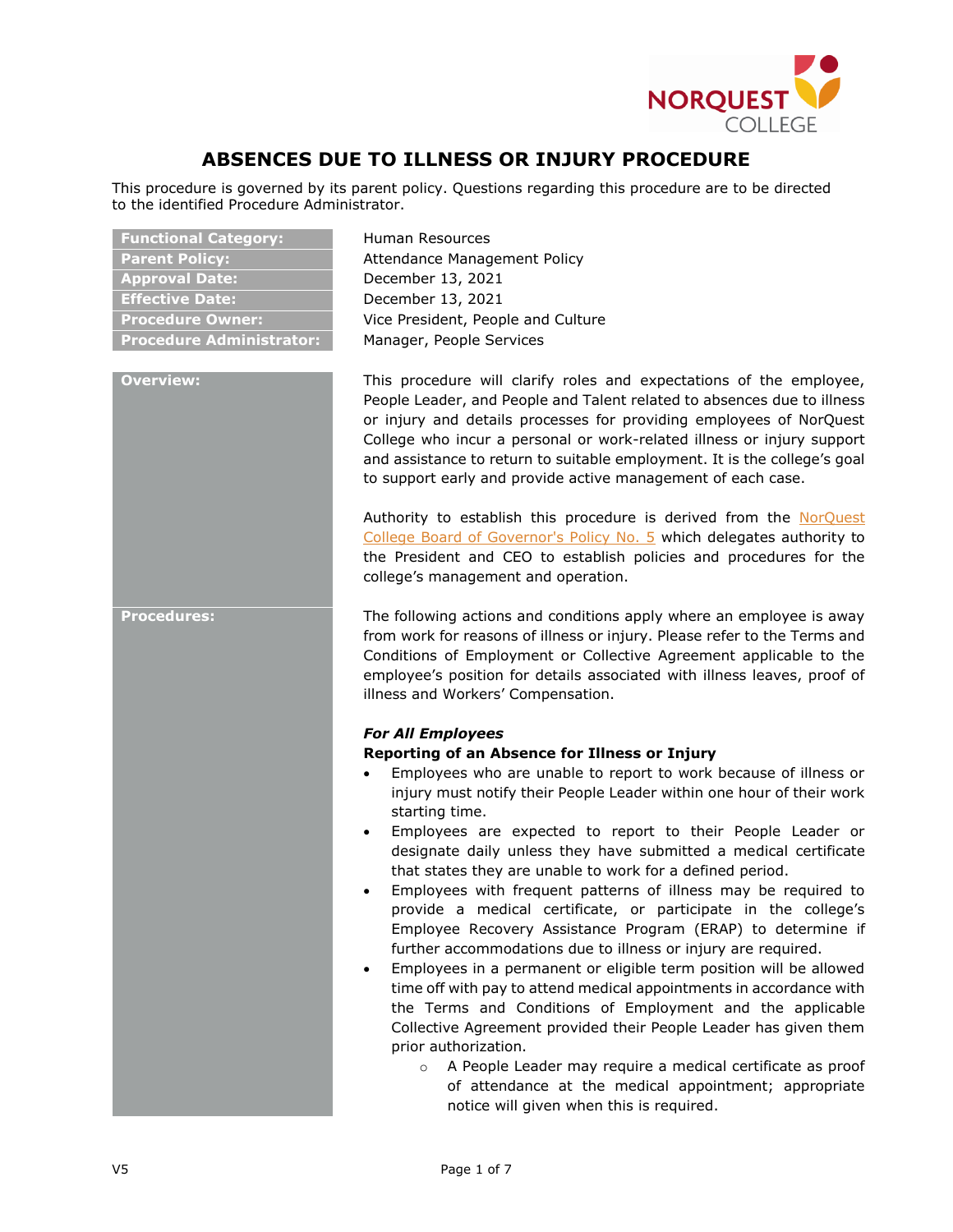

## **Reporting of an Absence for Injury at Work**

• Employees injured at work must, if they are able, report their injury to their People Leader within one hour of the injury.

## **Workers' Compensation (Workplace Injury)**

- When an employee is injured at work, the employee's People Leader must submit a completed [Employer Report of Injury of Occupation](https://www.wcb.ab.ca/assets/pdfs/workers/c060_with_instructions.pdf)  [Disease](https://www.wcb.ab.ca/assets/pdfs/workers/c060_with_instructions.pdf) to People Services no later than 24 hours from the time of accident.
- The employee should complete and submit to the WCB Worker [Report of Injury of Occupation Disease.](https://www.wcb.ab.ca/assets/pdfs/workers/c060_with_instructions.pdf)

## **Reporting of an Absence or Injury at Work**

People Leaders are accountable for ensuring employees record all absences. If the employee is unavailable to record an absence, the People leader is responsible for entering and approving the leave.

## *For Employees in a Permanent or Eligible Term Position* **Procedure for Casual Illness Absence**

- Eligible employees have access to casual illness leave each calendar year. People Leaders and employees may refer to the applicable Terms and Conditions of Employment or Collective Agreement for further details.
- Immediately upon return from a casual illness leave, employees are to report their absence using the college's Time & Labour reporting tool.
- The employee's People Leader is responsible for approving and ensuring submission of illness requests through the Time & Labor tool each reporting period and for verifying the employee's illness balance.

# **Procedure for Short-Term Illness (STI) Absence**

- As soon as an employee is aware of the need for a leave exceeding three (3) consecutive work days, the absence must be reported to their People Leader, as it may transition into a STI Leave.
- The employee's People Leader must, by the fourth day of the employee's absence, report the absence to the Talent Coordinator, People Services, responsible for their area.
- An employee who does not have access to short term illness benefits may request a leave without pay
- STI benefits are subject to approval, and therefore the employee is required to submit medical documentation to NorQuest's ERAP provider for review.
	- o People Services will provide the employee with a consent form by the fourth day of the leave, and submit the signed form to the ERAP.
	- o The ERAP will provide the employee with the Attending Physicians Statement for their doctor to complete and return directly to the ERAP provider.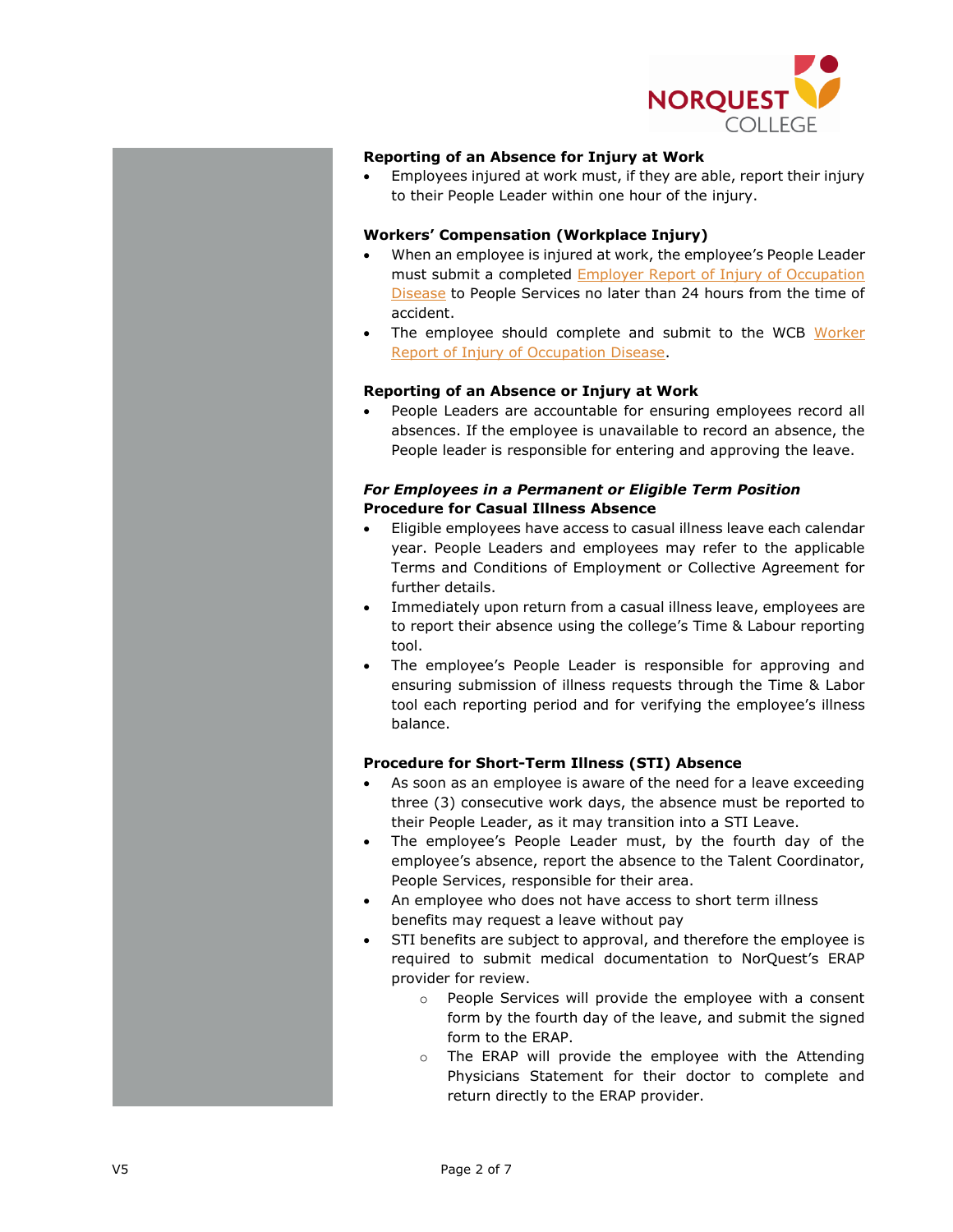

- o The ERAP provider will reach out directly to the employee to review the medical reasons for the STI Leave. No medical information will be shared with NorQuest, however, the ERAP provider will advise People Services of the status of the STI claim.
- The employee shall also provide a personal email or contact information to their People Leader to be reached at while on leave.
- The employee must continue to submit an updated medical certificate, should the leave be extended, or as agreed upon with the People Leader, ERAP, or until they return to work.

If the employee refuses to submit sufficient medical information to the ERAP service provider as required supporting the employee's request for STI leave, an Independent Medical Evaluation (IME) may be required and the employee may be placed on a leave without pay until sufficient medical information is supplied.

### **Procedure for Long Term Illness Leave**

- Where an employee is absent 30 days or more due to illness or injury, on or about the 30<sup>th</sup> day, People Services will send a letter along with an application forms for Long Term Disability (LTD) benefits to the employee's home address or personal email.
	- o The employee and the employee's physician application forms should be completed and sent directly to the insurance provider as soon as possible to avoid interruption of earnings.
	- o People Services will work with the employee's People Leader to complete the employer portion of the LTD application and will submit it directly to the insurance provider.
- If the claim is approved, the employee will transition to LTD after 80 consecutive days of STI have been exhausted. The insurance provider will advise the employee in writing of the status of their claim.
	- o A permanent or term employee who is approved for LTD will be paid directly from the insurance provider.
	- o If not approved for LTD, the employee may appeal the decision to the insurance provider.
		- While awaiting the appeal decision, an employee with satisfactory medical evidence to remain off work may request to be on vacation or an unpaid leave of absence. Vacation taken while awaiting an appeal decision will not be reinstated if they are successful in their appeal.

# **Benefits While on Leave**

- Employees will continue to participate in the college benefits plans and the pension plan while on illness or injury leave.
- Employees will be paid by the college while receiving STI pay, and all normal deductions will continue.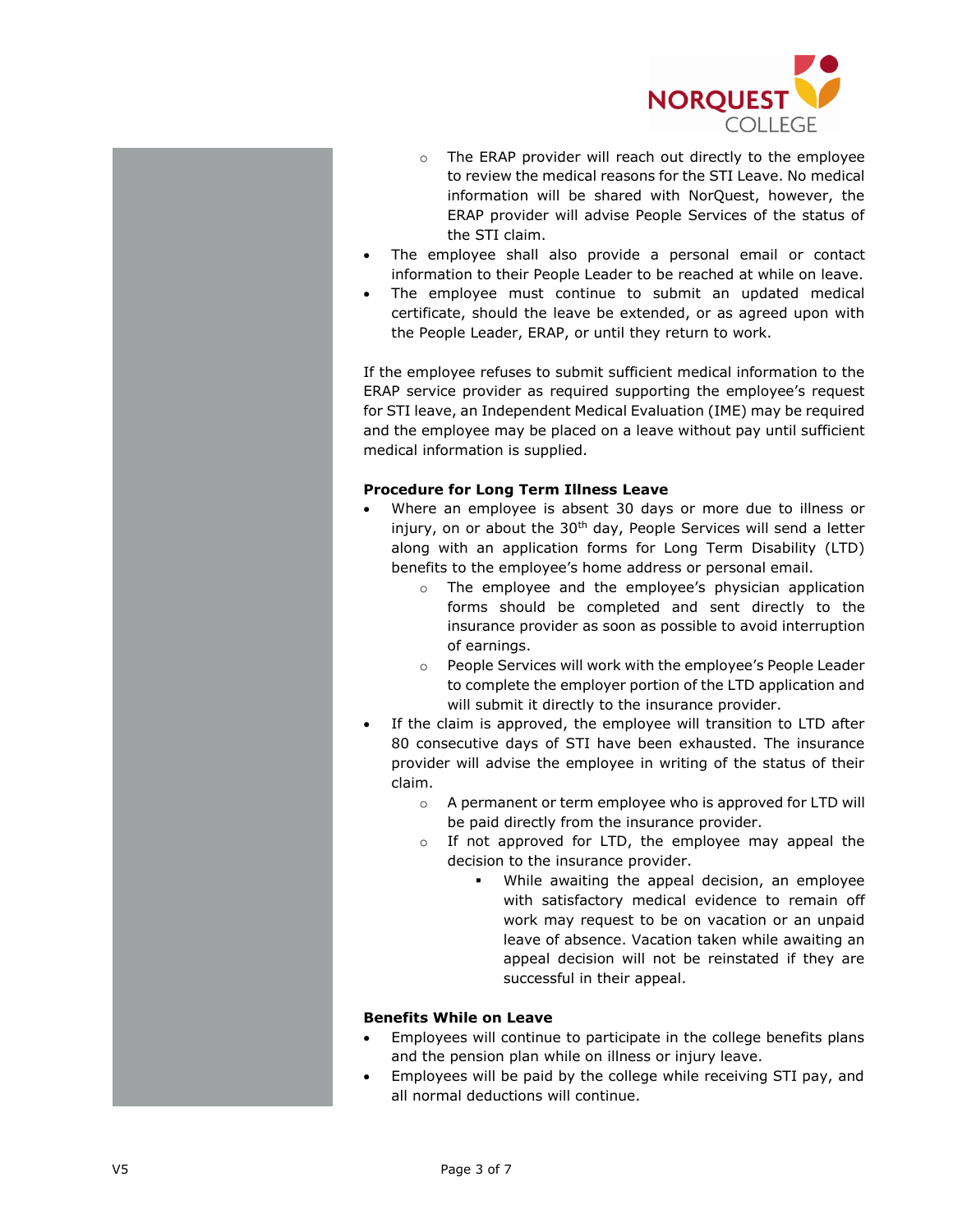

- An eligible employee will earn vacation leave for the first forty-four (44) consecutive work days of STI or WCB.
- Where an employee is approved for LTD:
	- o The employee will be paid via the insurance provider.
	- o Both the employee and employer portion of pension contributions will be paid for by the college.
	- o Premiums for Life Insurance, Accidental Death & Dismemberment, and LTD will be waived.
	- o The college and the employee shall continue to pay their portion of Extended Health Care and Dental premiums. On the first of each month, employees will be required to provide the college with an e-transfer or post-dated cheque. If, at any time during their leave, an employee allows payment of premiums to lapse, benefits will be suspended immediately until such time as the employee submits the required payment.

#### **Returning to Work after an Illness or Injury**

- Before returning from STI, WCB, or LTD, employees must provide and submit to their People Leader and People Services satisfactory medical evidence that they are fit to return to work. If a gradual return to work plan is in place, the plan may include returning to:
	- o modified work or part-time hours, or
	- o work with specified worksite modifications in place,
	- o duration of the return to work plan, and when the employee can return to full, regular duties.
- When an employee returns from LTD, a return to work meeting will be arranged with the employee, their People Leader, People Services and their rehab consultant (if involved) to ensure all parties agree to and can manage the expectations of the return to work plan.
- An employee who does not return to work on the agreed return to work date, who does not have prior authorization, and who does not report to their People Leader or People Services, after three (3) consecutive work days will be considered to have abandoned their position and have resigned.

## *Responsibilities*

#### **Employee**

- Advise their People Leader of the absence and expected return to work date through a phone call or email.
- After three (3) consecutive days of absence, the employee must provide satisfactory documentation supporting the absence from work.
- An employee on a leave for illness or injury must be available to respond to phone calls or emails from the college or the insurance and/or ERAP provider.
- Actively participate in the process, including working with the college's ERAP, providing documentation when required, and engaging in a return to work plan. Failure to do so could put eligibility for sick leave benefits at risk.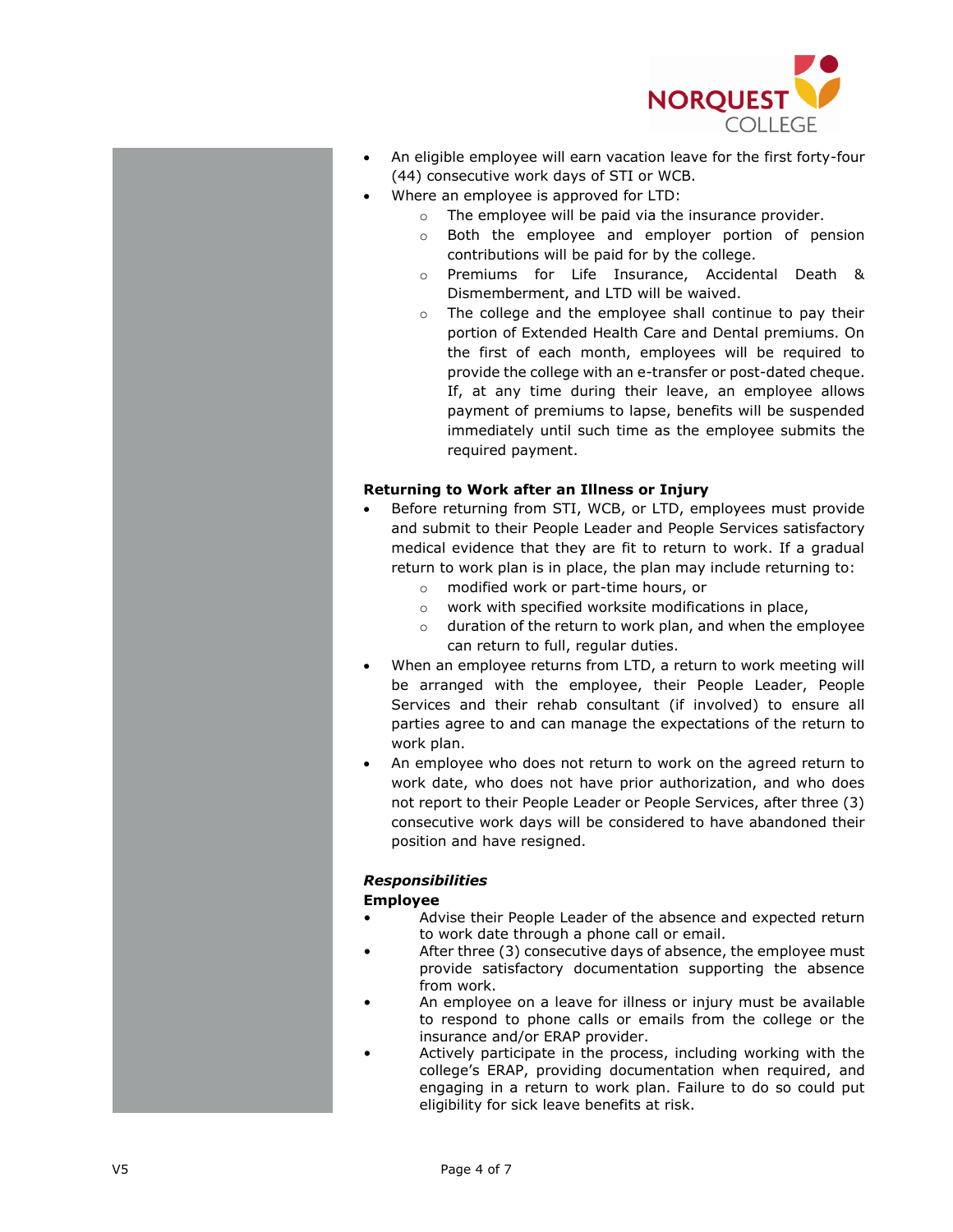

- Employees must keep their People Leader informed of their progress toward recovery and anticipated date of return to work at reasonable intervals during their leave. An employee is expected to notify their People Leader as early as possible of their expected date of return to work.
- Provide updates to their status when requested.
- If the absence is due to an injury or occupational disease at the workplace, if able, complete and submit the required WCB forms to WCB for an injury or occupational disease.

#### **People Leader**

- Ensure employees are aware of procedures for calling in sick or reporting an absence and submitting an accommodation request.
- Accountable for ensuring all absences are reported and approved.
- Ensure that an injured or ill worker receives first aid and/or medical attention if something were to happen on the employer's premises. If the worker requires medical treatments, the college will arrange appropriate transportation to a health care facility.
- Gather necessary details of the leave through effective communication with their employee when the leave is reported.
- Provides a supportive role to discuss the reason for leave, duration of the leave, work task distribution, and possible work restrictions if required.
- Work with the Talent Coordinator on requesting and obtaining additional medical documentation when required.
- Report and provide information to the respective Talent Coordinator.
- Ensure information is kept secure and confidential between the People Leader, Employee, People & Talent.
- Maintains contact with ill/injured employee through frequent check -ins.
- Ensure required WCB forms for an injury or occupational disease are completed and submitted to People Services no later than 24 hours from the time of accident.

#### **Human Resources Consultant**

- Provides consultation and advice to the People Leader and employee on the leaves and accommodation process.
- Provides consultation on requirements of medical documentation, return to work.

#### **Talent Coordinator**

- Track and process leaves including Short Term Illness and Long Term Disability and ensure Payroll processes are completed.
- Liaison between the employee on leave and their People Leader, ensuring appropriate communication is maintained.
- Liaise between the employee on leave and the ERAP provider, ensuring the proper forms are signed and submitted in support of the process .
- Obtains completed forms required by the college's insurance provider.
- Sends requests for additional medical documentation, when required .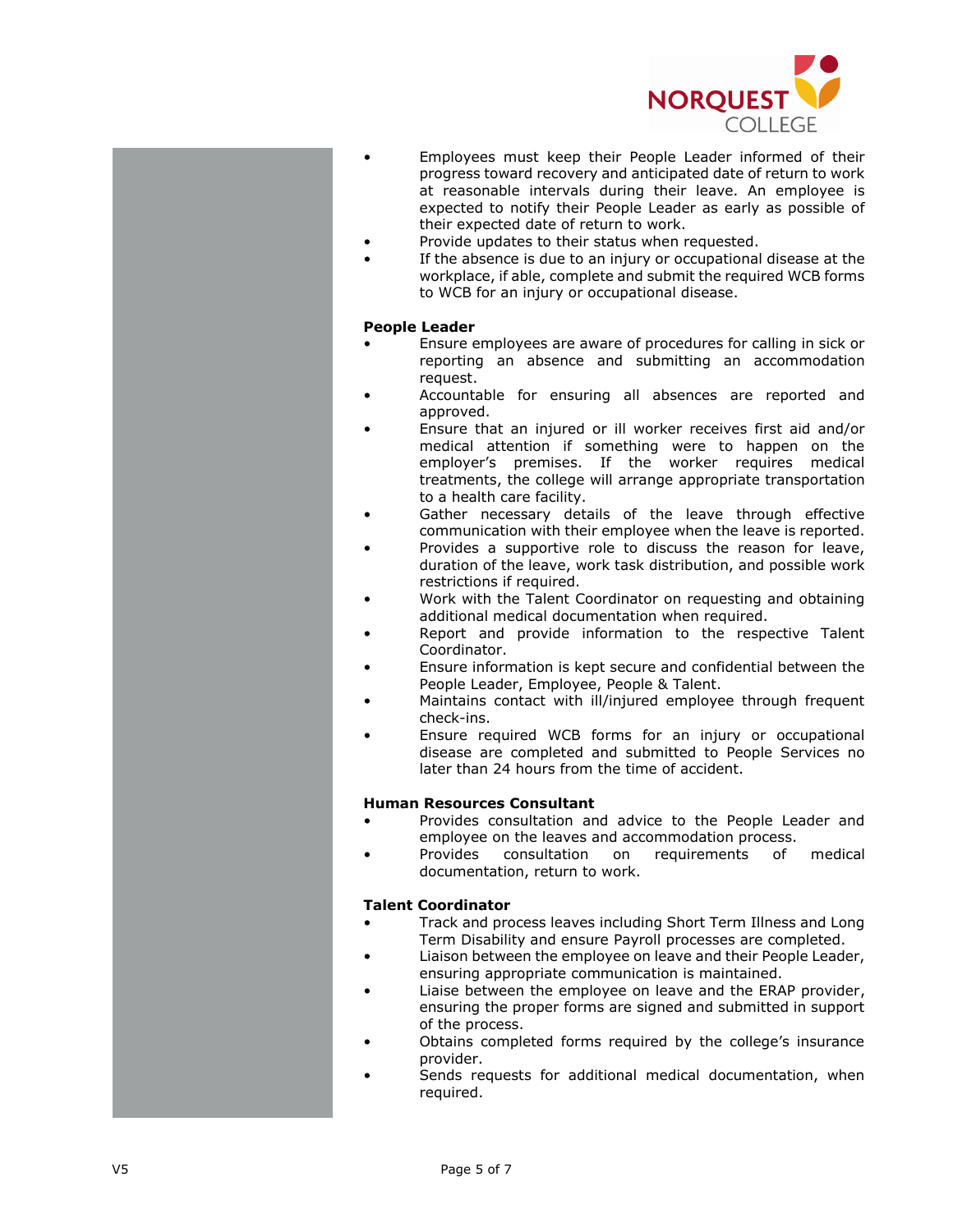

#### **Union or Association Representative**

- When requested by the employee, support employee throughout health-related absences.
- When requested by the employee, participates in Return to Work plans.
- leaves process.
- Provide consultation on requirements of medical documentation and return to work.
- Provide consultation to the Union or Association Representative when required.

## **OHS Consultant**

- Support the process for obtaining a Jobs Demand Analysis and reviewing the information.
- Support the return to work plans as required, and offer additional information, guidance, or recommendations.

#### **Employee Recovery Assistance Program (ERAP)**

- The college provides an ERAP to assist permanent and eligible term employees during leaves and returning to work.
- With the employee's consent, People Services will provide the employee's name and contact information to the ERAP service provider.
- An ERAP case manager will contact the employee and will work in the utmost confidence to assist the employee while they are off work on STI. This includes working with the employee's physicians and other health professionals to address factors that may impact their return to work.
- The ERAP case manager will provide information and support for a return to work when an employee is ready to return as prescribed by their attending physician.

**Definitions: Casual Illness:** means an illness which causes an employee in a permanent or eligible term position to be absent from duty for a period of three (3) consecutive work days or less.

> **Employee**: includes a person who is engaged by NorQuest College to perform a service in accordance with existing terms and conditions of employment, employment contracts or collective agreements.

> **Long Term Disability (LTD)**: means an income protection plan for illness or injury that prevents an employee from returning to work within the 80 consecutive short-term illness days.

**People Leader:** means an employee whose job function requires them to organize, direct and control the work of others. Supervisors can include team leads, chairs, associate chairs, managers, deans, directors, Members of Executive, or the President and CEO. Another term for People Leader is Supervisor.

**Permanent position:** means a position designated by the college as continuing to meet the ongoing operational requirements of NorQuest's core programs. A permanent position may be full time or part time of not less than half time.